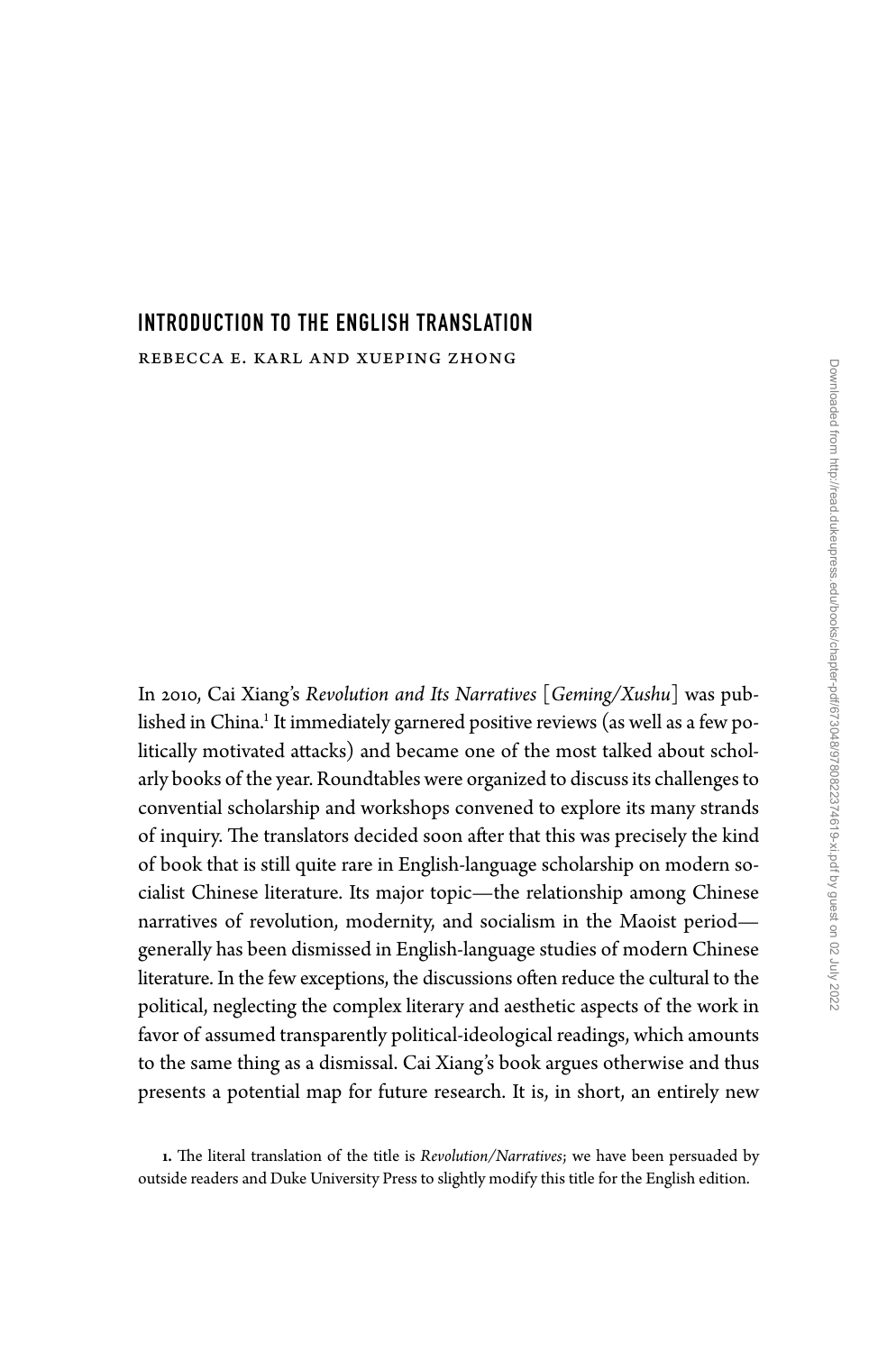theoretical meditation on the historical and aesthetic possibilities opened up by, as well as the ultimate impossibility of writing a literature adequate to, the socialist transformation of China in the 1950s and 1960s.

Since we undertook the translation of the book in the summer of 2011 it has taken several years to complete the work because each of us has been engaged in a number of other projects—a couple of studies on this general subject have been published and a slew of dissertations launched, with several doubtless already completed.<sup>2</sup> Indeed, after years of lying fallow, Chinese culture and cultural production of the 1950s and 1960s have become a rather trendy field of research, and as the period recedes into the past and becomes ever more historical, a newer research environment is without a doubt taking shape. Rather than completely initiating a trend in English, then, this book's English- language edition joins an ongoing scholarly conversation that increasingly takes seriously what Cai calls contemporary literature (*dangdai wenxue*) and what otherwise is usually known as socialist literature, or the literature of the seventeen years [1949-66]. Many of the individual literary works and some of the issues taken up in Cai's book have been raised in Chinese scholarship and U.S.-based studies of Chinese literature. Yet Cai's systematicity and his literary-historical dialectical mode of inquiry remain rare and lead in some startlingly innovative directions. Indeed, as Cai described the project in an interview we held with him in the summer of 2013 at a Shanghai coffee shop, his core problem in this book is how to take seriously the legitimacy of socialism and the experimental contemporary literature that was pioneered in its name—and the core difference between his work and that of others is that he does take that legitimacy seriously. As he indicated, even maintaining the legitimacy of the 1950s and 1960s (as compared to the left- wing literature of the 1930s) has become a matter of debate in discussions of modern China's history and contemporary literature. The highly politicized debate is not about theory but in the evaluation of socialist history and its literature and cultural

2. A partial listing of recent books would include Peter Button, *Configurations of the Real in Chinese Literary and Aesthetic Modernity* (Leiden: Brill, 2009); Alexander Cook, *Mao's Little Red Book: A Global History* (Cambridge: Cambridge University Press, 2014); Krista Van Fleit Hang, *Literature the People Love: Reading Chinese Texts from the Early Maoist Period (1949– 1966)* (New York: Palgrave MacMillan, 2013); Richard King, *Milestones on a Golden Road: Writing for Chinese Socialism* (Vancouver: University of British Columbia Press, 2013); Wendy Larson, *From Ah- Q to Lei Feng: Freud and Revolutionary Spirit in 20th Century China* (Stanford, CA: Stanford Universtiy Press, 2009); Barbara Mittler, *A Continuous Revolution: Making Sense of Cultural Revolution Culture* (Cambridge, MA: Harvard Asia Center Publications, 2012).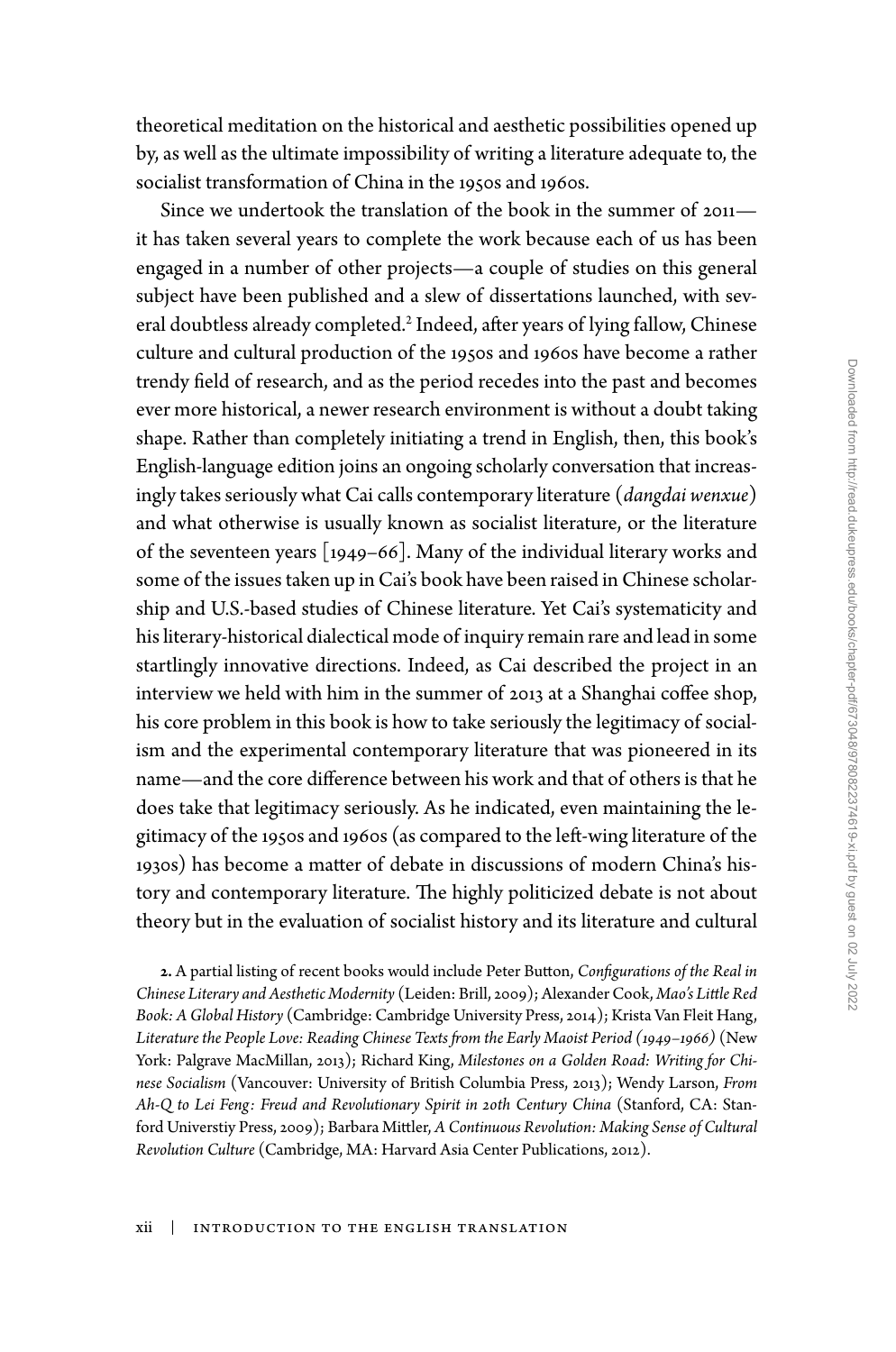imaginary, which are thus often dismissed. In these conflictual conditions, people often cannot forgive a certain seriousness in coping with the history of "the seventeen years" or its literary and cultural production.

We will have more to say about these issues in what follows. For now, suffice it to note that this introduction to the English translation of Cai's book is intended to situate the book in a context—English- language studies of literature produced under Chinese socialism—for which it was not originally intended. We thus hope to indicate what we believe is this book's importance not only for Chinese studies at the current juncture, but also for research on socialist and modern experimental literatures of the contemporary period more generally.

Our introduction proceeds in three parts. First, we situate Cai's discussion in the context of the Chinese historical turn in socialist new culture toward massification (*dazhonghua*) during the Yan'an period (1935–49) and after. If a previous emphasis in China on new culture focused on the May Fourth period and beyond (1915– 1937) and located the source and catalyst of China's and the world's cultural renewal in the petit bourgeois urban literary sphere, then in the Yan'an period under Mao Zedong's directives and in the dual contexts of mobilizing for the national socialist revolution and the War of Resistance against Japan, the turn was toward the mass rural sphere (peasants) as source of and catalyst for social transformation and national unity. By the 1950s and 1960s, after the Chinese Communist Party came to power, having vanquished internal and external foes alike, the rural emphasis was joined, enhanced, and complicated by the revolutionary addition of the urban proletarian realm, symbolized by the problem of rural cadres' entering the cities from the villages in which the revolution had been developed and nurtured, and from which it had been launched. These successive and simultaneous turns posed sociological challenges, to be sure, but they also presented new possibilities for old- style (urbanized, petit bourgeois) intellectuals (*wenren*) and new- style (revolutionized and rusticated) cultural workers of the time. These challenges and opportunities were in large part articulated in and through Mao Zedong's important 1942 lectures, "Talks at the Yan'an Forum on Art and Literature" (hereafter, "Talks"). Following Cai's lead, we position his book's theoretical- historical contribution in this context.

Second, we locate Cai's discussion in the post-1980s global repudiation of all things socialist, and thus in the ascendant scholarly atmosphere in sociocultural analysis and wider society that Daniel Vukovich has called "liberal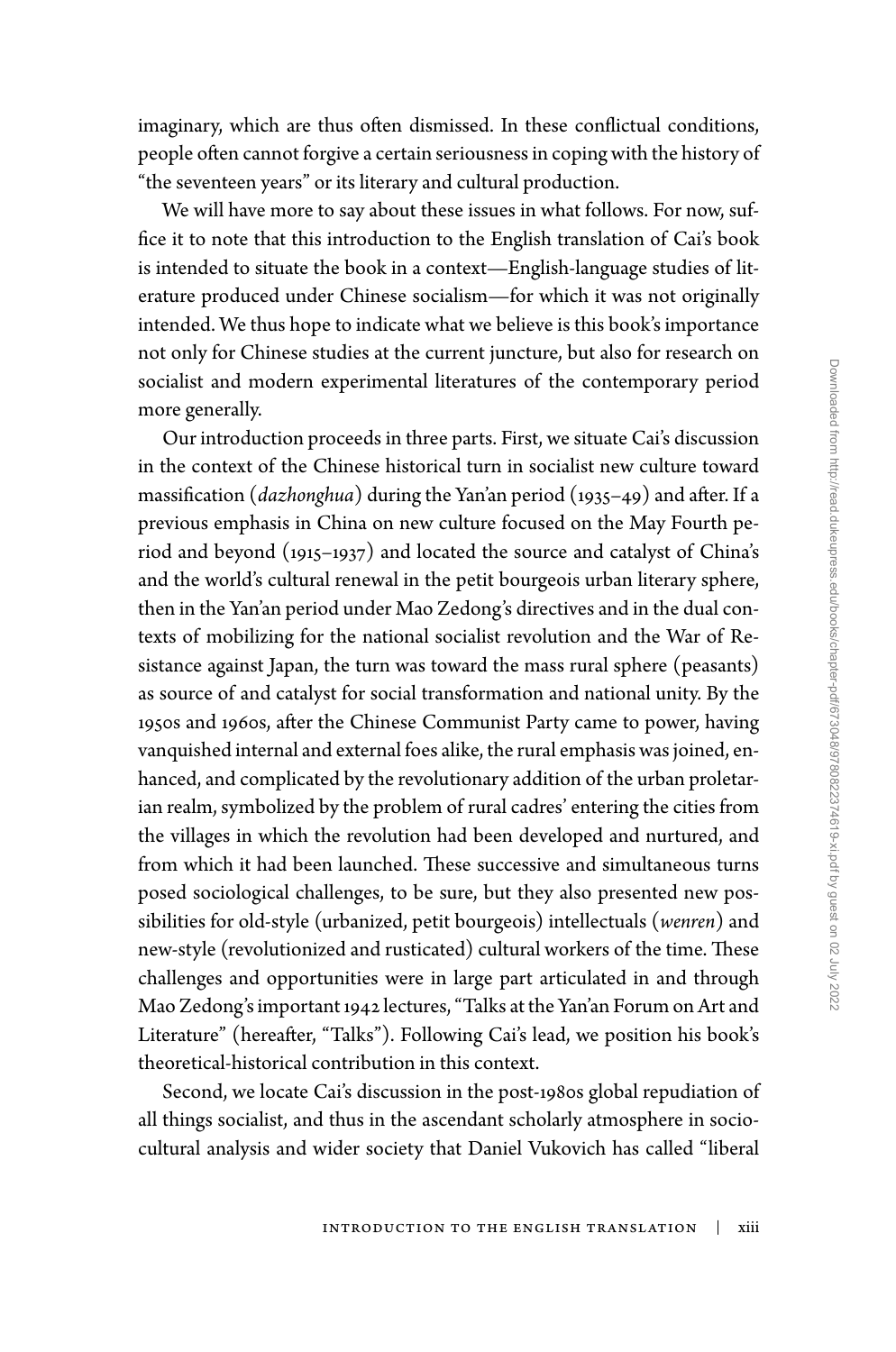revenge."3 This atmosphere is even more prevalent in China than it is elsewhere. "Liberal revenge," in this case, resides most pointedly in the move from analyzing and taking seriously the political- cultural concepts of the masses (*dazhong*) and the revolutionary people (*renmin*) as the subject of history to primarily engaging the depoliticized ahistorical concept of the human (*ren*) or the individual (*geren*) not only as the subject of history but also as the measure of all worthwhile cultural, economic, and political endeavors. Cai addresses this question in the text at hand in his frequent evocations of the 1980s Chinese critiques of literature from the 1950s and 1960s. In this, we can see his insistence on retrieving the contemporaneous meanings and strivings of socialist literature from the detritus of recent historical- ideological erasure as one of the major goals of his study.

Third, we situate Cai's work in his attempt to answer the deceptively simple question: what happens culturally the day after the revolution?<sup>4</sup> As Cai argues, a significant feature of the revolution was that it was an ongoing cultural narrative event, whose logic, tensions, localizations, and so on all needed to be worked out in concert with the economic building of socialism and the socialist transformation of everyday life. That is, the revolution was embedded in narratives just as it was narrativized in multiple different ways. These are not separable, according to Cai's analysis; indeed, he insists that the Chinese revolution was a cultural revolution from the very beginning in its intention to transform social consciousness. Rather than turn narrative into a function of revolution, then, Cai dialectically intertwines them. We conclude with a brief discussion of the ways in which Cai leads us from the literature of socialism toward the paradox of the Cultural Revolution  $(1966 - 76)$ , which simultaneously strictly enforced various cultural dogmatisms while representing liberation from authority for many individual cultural workers.

#### The Yan'an Talks: How to Narrate the Revolution in Socialist Literature

One of Cai's major theoretical proposals derives from Benedict Anderson's discussion of imaginary communities as a nationalist narrative project and process. While for Anderson the implicit and explicit narrator of this project is the state, for Cai—reading Anderson through Mao, one could say—the

<sup>3.</sup> Daniel Vukovich, *China and Orientalism: Western Knowledge Production and the P.R.C.* (London: Routledge, 2012), 17– 20.

<sup>4.</sup> "After the revolution" derives from Daniel Bell, *The Cultural Contradictions of Capitalism*  (New York: Basic, 1976). See [chapter 7](#page--1-0) of this book.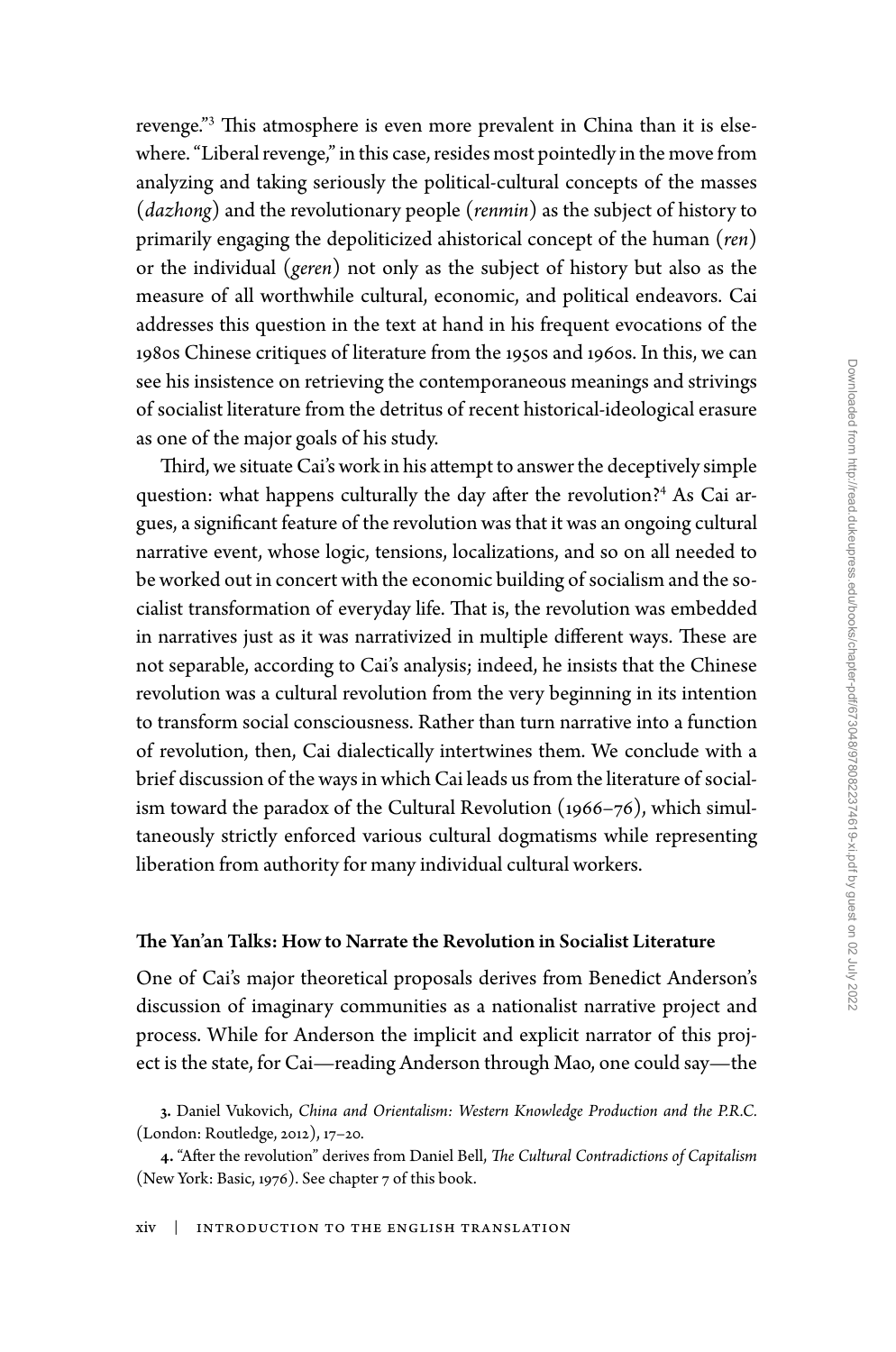narratives are written by novelists and fiction writers, who were tasked from the mid-1930s onward with inventing a socialist revolutionary literature. In this process, while the national imaginary and the socialist imaginary were often simultaneously narrated from the Yan'an period onward, and while they often drew upon common themes, Cai argues that neither of them can be dis solved into the other without some elision of the important ways in which the socialist imaginary departed from, enhanced, and embedded itself in society differently from the national one. This insight on the nonconflationary simultaneity of socialism and nationalism requires us to take the revolutionary nature of Chinese nationalism and socialism quite seriously. In other words, as Cai explains, socialist narratives had a revolutionary and thus socially transformative task: their explicit and ambitious goal was to embed themselves among the very audiences whose members were in the midst of transforming their own lives and the future of the nation. Thus, to embed itself in the countryside and among peasants, the socialist cultural narrative, or the narrative of socialist culture, often needed to strengthen local identities in typified ways by incorporating national transformations into traditional communal forms. This is what Cai calls the localization of the national imaginary through transformative social practice and imagination, a process that created socialist cultural content that itself mixed with and became a lived part of socialist everyday life.

The task of those who produced the literature and culture of the time was to create narratives adequate to this process—including the localization, socialist transformation, and multiple levels of cultural integration—with as much complexity and sympathy as possible. Thus, one of Cai's most important points in this regard is to elucidate how the relation of narrative to revolution in socialist literature was an integral part of socialist literary practice. Indeed, this was its very logic, rather than merely a political or ideological requirement imposed by the Party- State. Because of the internal relation demanded of narrative and socialism, Cai takes very seriously the attempts after 1949 (following World War II and what is commonly called China's "liberation") by a generation of major and minor literary producers to put into practice Mao Zedong's 1942 "Talks." He takes seriously the idea that this generation of writers were determined to produce socialist literature because of their own political commitments and social sympathies, and were striving very hard to achieve this goal both as writers—cultural producers—and as people who lived in and through the historical politics of the time. Retrospective denunciations or repudiations of this literature or these literary practi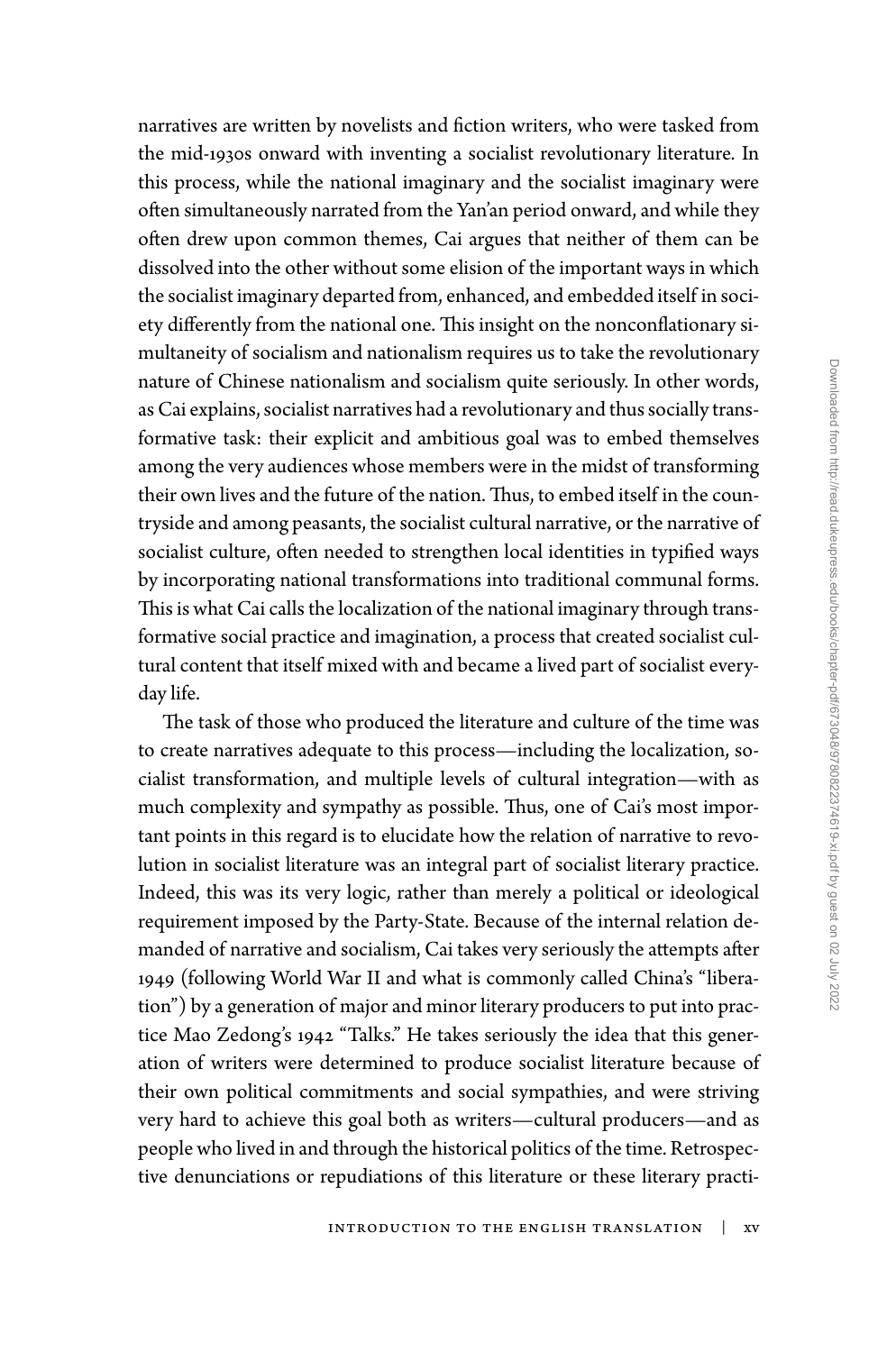tioners because of the supposed falsity of the ideological consciousness they espoused thus entirely miss the historical point. Indeed, what Cai demonstrates is how writers' political and social commitments led them to identify contradictions in socialist life, even while they were unable narratively to resolve those contradictions adequately.

Following Mao's indications in the "Talks" and elsewhere, then, narrative and narrativity became and remained effective, important, and necessary points of entry into socialism as a culturally, politically, economically, and socially generative lived system of ideology and social transformation aimed at revolutionizing the social relations of production and life in general. Cai reconfirmed this point in our summer 2013 interview, during which he emphasized that putting the ideas in Mao's "Talks" into practice demanded a high level of competency and self-reflection; that this endeavor was embraced by great writers of the time, and was essentially inaccessible to hacks; and that the effort was not merely to apply some theoretical or ideological yardsticks to existing writing, but rather, as in the spirit of Mao's "Talks," it was to create an entirely new literary form and content for the socialist transformation of life, culture, and China.

The difficulty of practicing what the "Talks" required thus stemmed in part from the fact that writers had to enter into a constantly changing social situation—everyday life, after all, is both routine and rife with transformative potential; narrating the resultant complexity required nimbleness so as to enhance the potential and ensure the proper direction of socialist transformation. As Mao observes in the "Talks," every transformation in the social relations of production requires the development of a new consciousness of and in society. For Mao, then, the task of socialist literature was not merely to reflect but to produce culturally this consciousness and this new society, for which the changing social situation became not merely the raw material for a crude representational practice, but also the ground upon which the cultural production of a socialist literature adequate to the ever- changing situation had to be engaged as a practice. The engagement, then, was to include the shifting political—as well as, and perhaps even more important, shifting cultural and social—consciousness of and in the masses for whom, by whom, and in whose name modern socialist literature was being created. The task that was taken on by the mostly elite intellectuals, who were literate and urban- educated, unlike the masses for whom they wrote and in whose idiom they strove to invent a new practice of cultural production, was not an easy one. It required that these intellectuals enter a rural or industrial lifeworld that was alien to them in many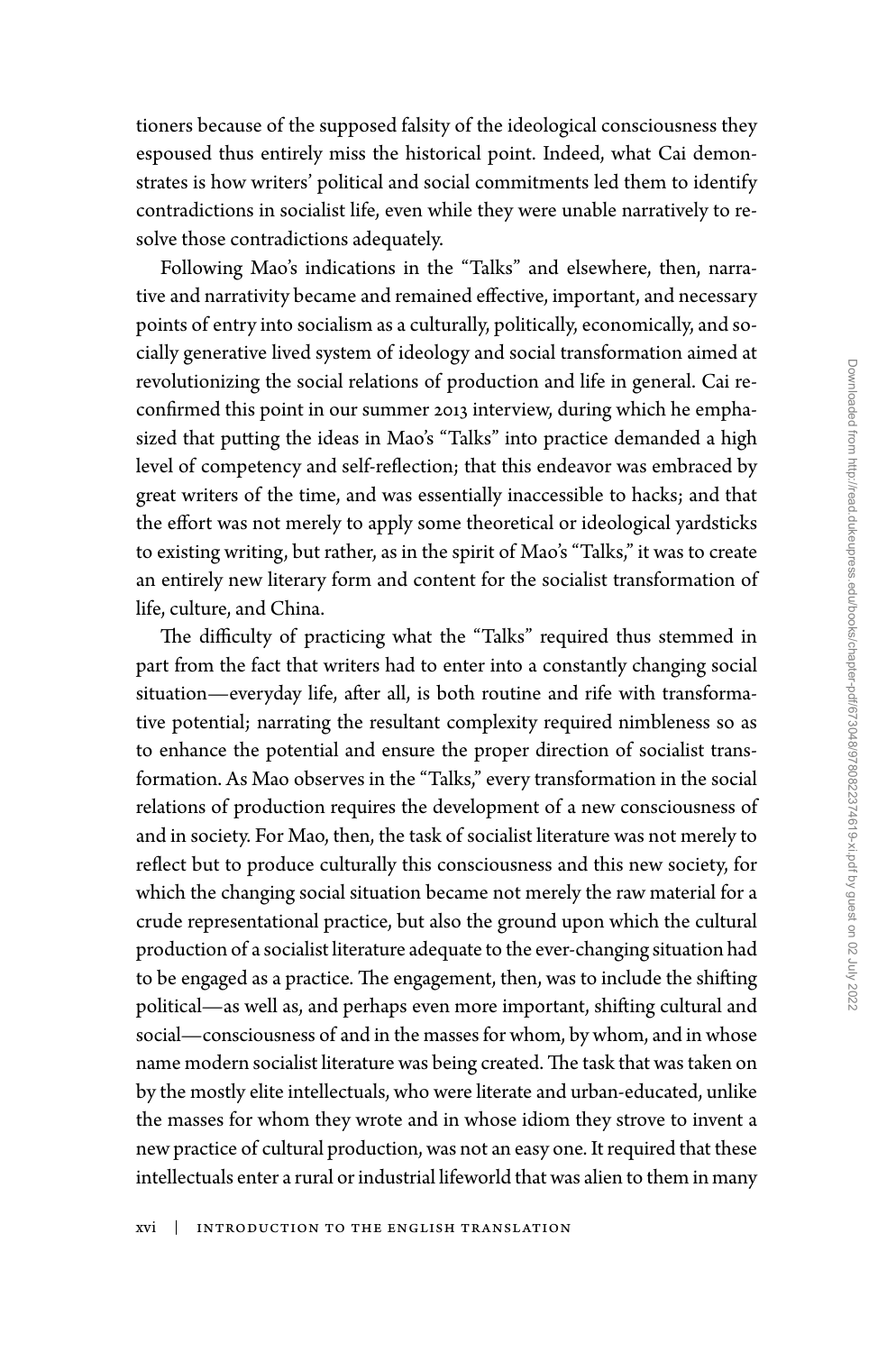respects. And it required, as Cai pointed out in our interview, that intellectuals reform and reeducate themselves in conversation with peasants and proletarian workers. In this sense, the *renmin* (revolutionary people)—peasants and the proletariat—are the necessary interlocutors not only as a market (there is still a market consideration throughout the Maoist period), but primarily as an ethical principle of socialist literary practice. This was an ethics founded upon preexisting forms of sociality that needed to be embraced while also being transformed.

For this complex endeavor, Mao broke the tasks of cultural production in his "Talks" into five realms of creative consideration that he analyzed as the most important for the formation of a revolutionary national culture, a revolutionary cadre of culture workers, and a new culture of socialist revolution. The realms—each of which was autonomous and yet also dialectically related to the others—were class stand, attitude, audience, work style, and popularization (massification).<sup>5</sup> Cai's exploration into the creative potential in, as well as the impasses encountered by, contemporary literature refers to each of these realms specifically through an examination of the major literary figures of the late 1940s, 1950s, and early 1960s, including Zhao Shuli, Zhou Libo, Liu Qing, Yang Mo, Hao Ran, among others. For Mao—and for the writers who seriously attempted to put his social-literary analysis into practice so as to thereby invent a new socialist literature– the problem of class stand included not only a consciousness of where the cultural worker located himself or herself, but also and more important, it included a recognition that all works of art or culture embody a class stand. Just as socialist society in China was to be informed by and was intended to serve, while also strengthening, the peasantproletariat alliance, socialist works of art needed to embody, create, and represent the class stand of these leading revolutionary classes. Those works of art had to narrativize the transformation of the former slaves of social production into masters of the state and nation.

If one took seriously the problem of revolutionary classes and the problem of class stand, then one's cultural attitude became an issue of paramount importance. Where, socially, did one locate oneself? Revolutionary works needed to help unite the socialist classes as well as encourage and promote revolutionary progress—whether in war, in urban and industrial construction, or in rural cooperation and collectivization; such cultural works needed

<sup>5.</sup> The "Talks" were delivered in May 1942 and published in revised form in 1943. Mao Tsetung [Mao Zedong], "Talks at the Yenan [Yan'an] Forum on Literature and Art," *Selected Works of Mao Tse- tung* (Peking: Foreign Languages Press, 1967), 3: 69– 98.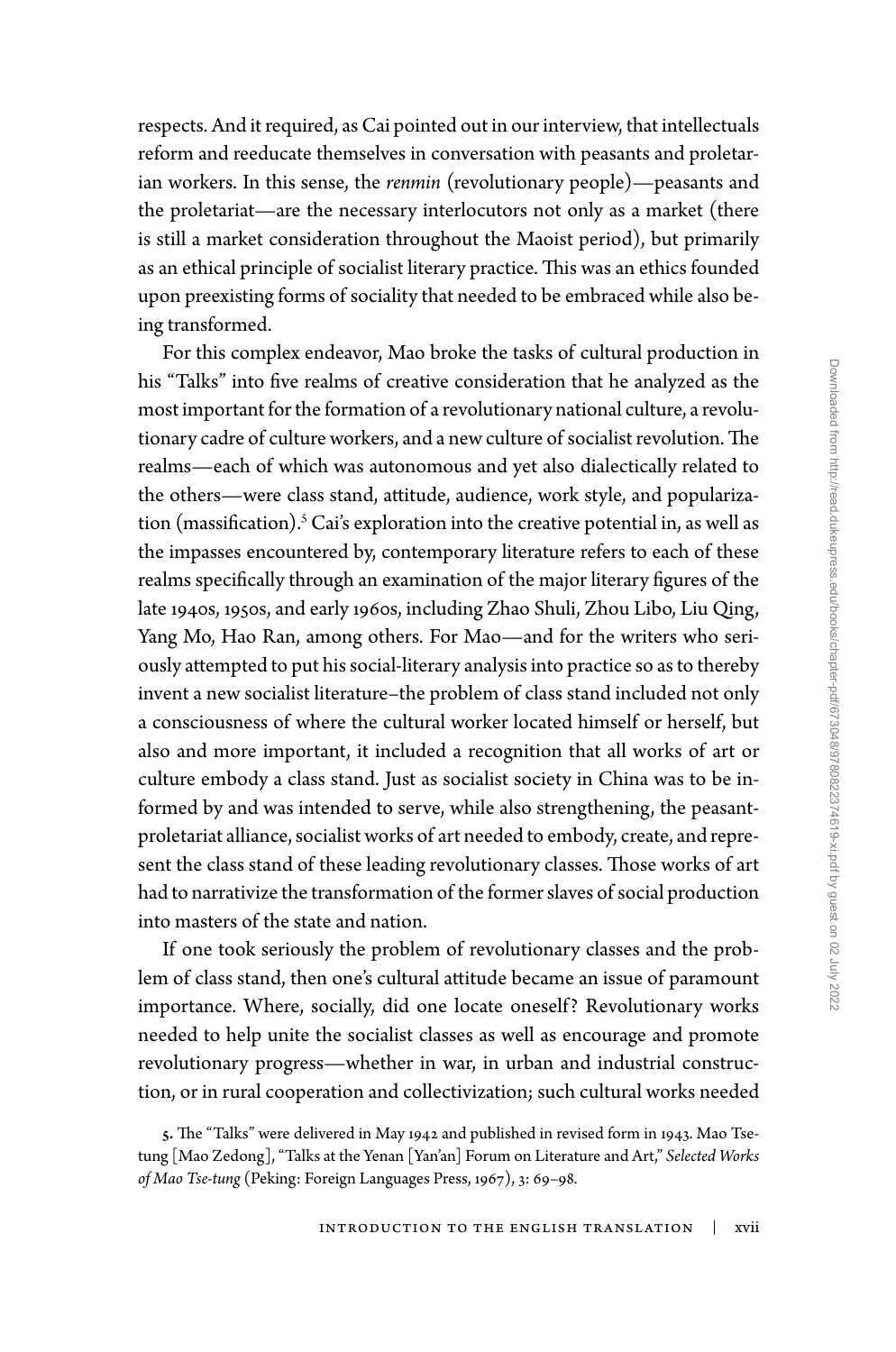to criticize revolutionary enemies and laggards while praising and depicting positively revolutionary progressives. Yet these negative and positive depictions could not be cast in stone: they needed to provide hope and a method for change and social transformation. This needed to be done in a way that took the audience for such works seriously; that is, with due consideration for local and traditional forms and languages already loved and known by the masses, which were now to be integrated into a larger context of national- level socialist transformation and cultural production. The combination of attitude and audience, as Cai demonstrates, helped produce some very clear innovations in the uses of legend and myth, heroic narratives, romance, and other traditional oral narrative forms that were reconstituted into the modernist socialist novel, short- story, and narrative cinematic genres.

Creating works that were complex enough to grapple with the ongoing transformations in social life and yet direct enough to be understood and appreciated by a new proletarian and peasant audience required cultural workers to shift their work styles. Intellectuals were now encouraged to go forth from their petit bourgeois urban lives into the countryside and to industrial sites to learn the rhythms, languages, difficulties, and joys of the common people, and thus become better able to narrativize imaginatively and aesthetically the struggles and triumphs of regular folk. Intellectual high- handedness and pretension were to be traded for humble learning from the masses. The failures and foibles—the real life—of common people needed to be dealt with directly and yet also aestheticized and fictionalized. Tying the whole endeavor together, then, was the injunction to popularize or massify: to produce writing for the revolutionary masses and for a truly popular readership. This required not the dumbing down of literature, but the introduction of new narrative forms through the use of older oral story- telling forms; the conscious attempt to cater to a subaltern population, so that they could recognize themselves in the works as well as recognize how to transform themselves for the new society; and the participation of the masses themselves in the very creation of the works.

In tracing China's socialist literature movement to Mao's "Talks," Cai may be taking an unorthodox position on Chinese literary history. Many scholars, in fact, have understood China's socialist literature within a genealogy already produced in the Soviet Union through a Stalinist-inflected socialist realism and its major creations, such as Mikhail Sholokhov's *Virgin Soil Upturned*, Galina Nikolaeva's *Harvest*, and many others. These books and films were widely translated and read and watched in Maoist China. We cannot say with cer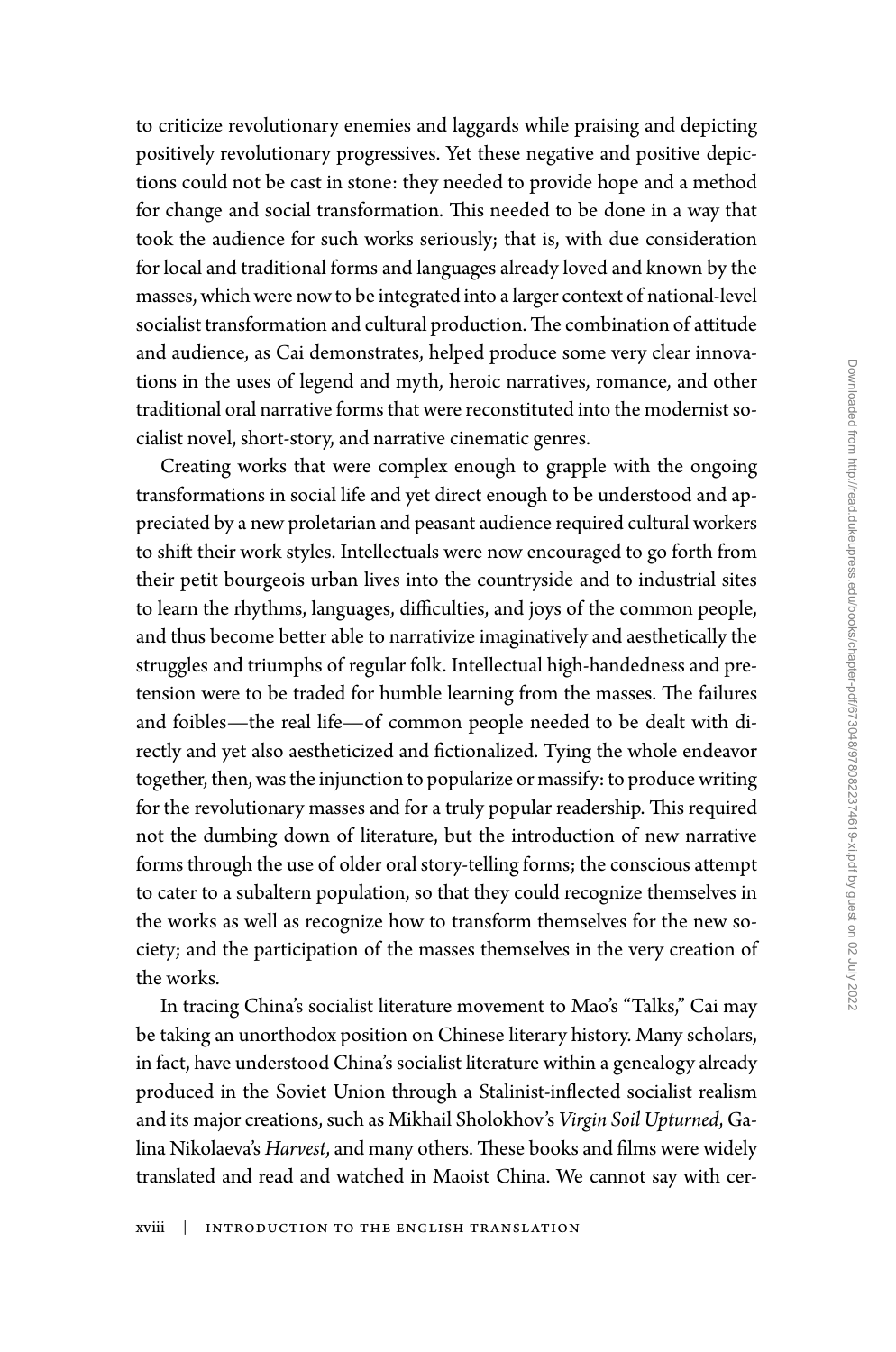tainty why Cai decided to mostly ignore the Soviet influence (although we can note the fact that he disavows the problem of influence altogether), which may very well be a topic worth exploring in a different analytical idiom. However, we can speculate that Cai's point is to emphasize how socialism was nativized in and through China's modern experience with revolution and cultural production, for which Mao's "Talks" are far more important.<sup>6</sup>

As Cai demonstrates, in practice, the abstract idealism of Mao's philosophical "Talks" contained contradictions, which at first posed interesting narrative challenges but increasingly became amenable to simplified and eventually entirely rigid ideological solutions. It was in the Cultural Revolution that the requirements for literature finally were dogmatized; that the radicalism of the possibility of socialist literature was undermined; and that literary creation fell into the hands of lesser producers. This outcome was not inevitable, however. Indeed, Cai's book shows how revolutionary themes were opened into different types of narratives, creating the tensions and the possibilities that later were foreclosed by fiat.

# "Liberal Revenge": How to Erase China's Socialist Literature after the Cultural Revolution

While challenges to the socialist cultural imaginary already existed within socialist practices during the Mao era, the wholesale repudiation of these practices emerging from the postsocialist period—dating domestically in China since the start of the reform and opening up of the late 1970s and, globally, from within the victorious capitalist West after the Cold War—has been overwhelming. This "liberal revenge," as Vukovich calls it, has mustered ideological forces from all corners to denounce the mistakes, disasters, and violence committed in the name of revolution and has, by extension, almost succeeded in relegating the socialist cultural imaginary to the dustbin of history. Vukovich argues that the "eclipse of Maoist discourse—its defeat in the discursive battle for hegemony within Chinese society—is one of the conditions for the rise/ return of liberalism in China and abroad."7 Starting in the late 1970s and throughout much of the 1980s, a good portion of what intellectuals pro-

<sup>6.</sup> We thank one of our anonymous readers for the Soviet works mentioned. We have disagreed with the reader's point, but it has helped us clarify another of Cai's contributions.

<sup>7.</sup> Daniel Vukovich, "From Charting the Revolution to Charter 2008," in *Culture and Social Transformations: Theoretical Framework and Chinese Context*, ed. Cao, Zhong, Liao (Leiden: Brill, 2014), 101.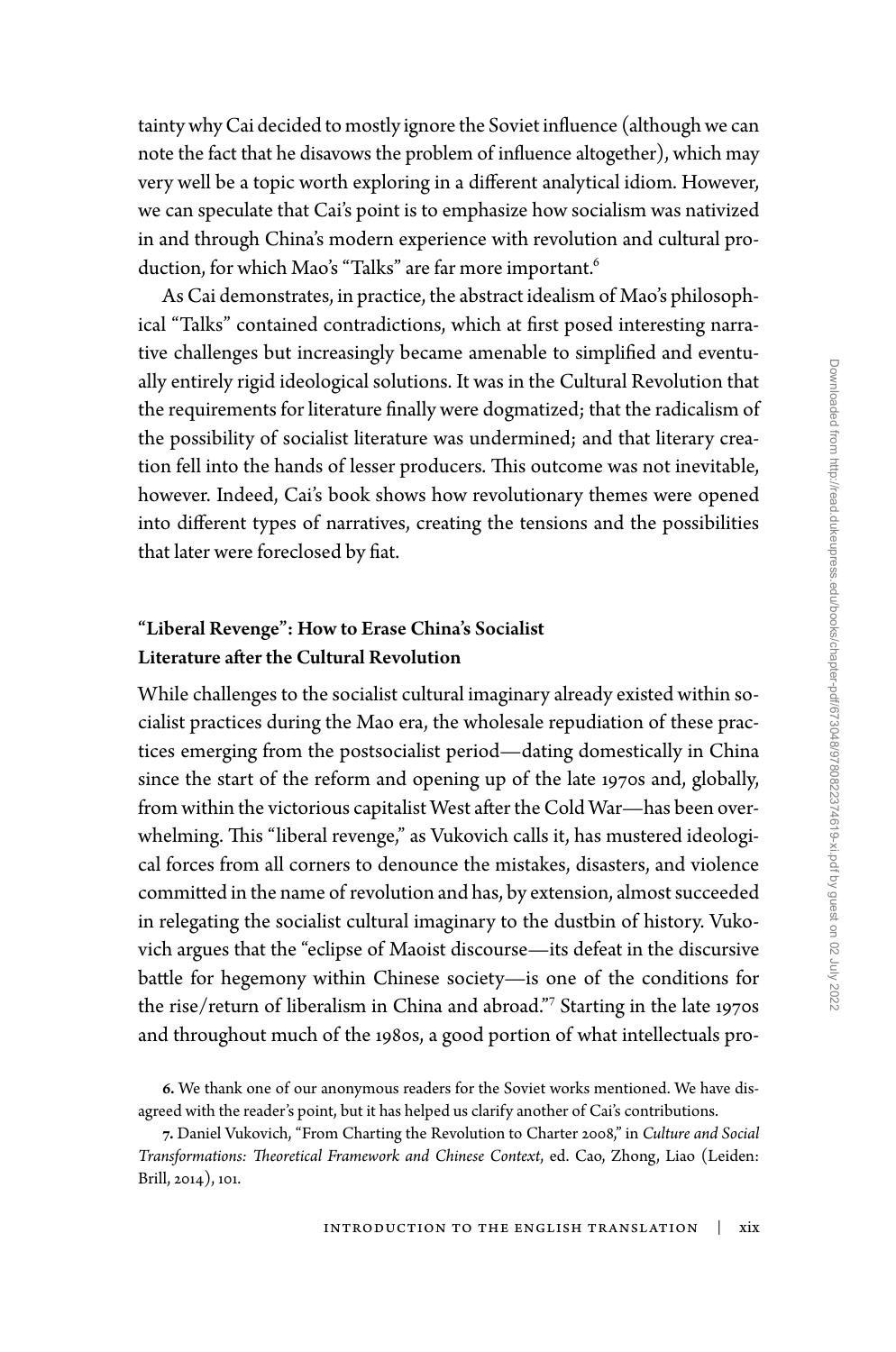claimed to be thought liberation in China's reform period was accompanied by such cultural movements as the new enlightenment and a culture fever, all of which were essentially responsible for casting doubt upon, if not completely delegitimizing, many of the socialist premises, practices, and accomplishments of the 1930s through the 1970s. The various short-lived but powerfully influential literary schools of writing, as well as critics who applied humanist theories in support of what they called new- era literature, paved the way for an abrupt ruptural cultural departure from the socialist cultural forms, content, and ideals that had been promoted during the Mao era. (Nonetheless, as Cai argues, what has been referred to as a rupture has not been as complete as some would claim.)

One of the best known voices advocating for the shift was that of Liu Zaifu, whose most influential 1980s writings include "On the Subjectivity of Literature," "Literary Studies Should Take Humanity as Its Central Focus," and *On the Composition of Literary Personality*. 8 Liu's major argument was that literature should not be understood as a political and ideological tool but as studies and representations of the subjective feelings and emotions of the individual. While Liu's central argument was highly political—and it was articulated in the midst of a denunciation of the political violence of the Cultural Revolution and its cultural expressions—his new theory was premised on a depoliticized and derevolutionized notion of the self or the human being, which is of course highly ideological.9

In a recent article titled "People's Literature: An Unfinished Historical Project," the Tsinghua University– based scholar Kuang Xinnian offers—by way of a brief discussion of Liu's 1989 article titled "The Loss and Return of the Enlightenment Spirit of 'May Fourth' Literature"—a clear reading of the ideological implications of Liu's argument for "human literature." Kuang points out that "Liu thinks that after the May Fourth . . . , Chinese society advanced directly into the modern world and quickly transitioned to a socialist society. And yet, according to Liu, in the process [of moving] toward a community of free individuals, a middle period—a commercial economic period in which material exchanges are emphasized—went missing. As a result, China lacked

<sup>8.</sup> Liu Zaifu, "Lun wenxue de zhutixing" (1985), "Wenxue yanjiu yingyi ren wei siwei zhongxin" (1985), and "Xinge zuhe lun" (1986).

<sup>9.</sup> For a postmodern critique of Liu's theory, see Jing Wang's *High Culture Fever: Politics, Aesthetics, and Ideology in Deng's China* (Berkeley: University of California Press, 1996).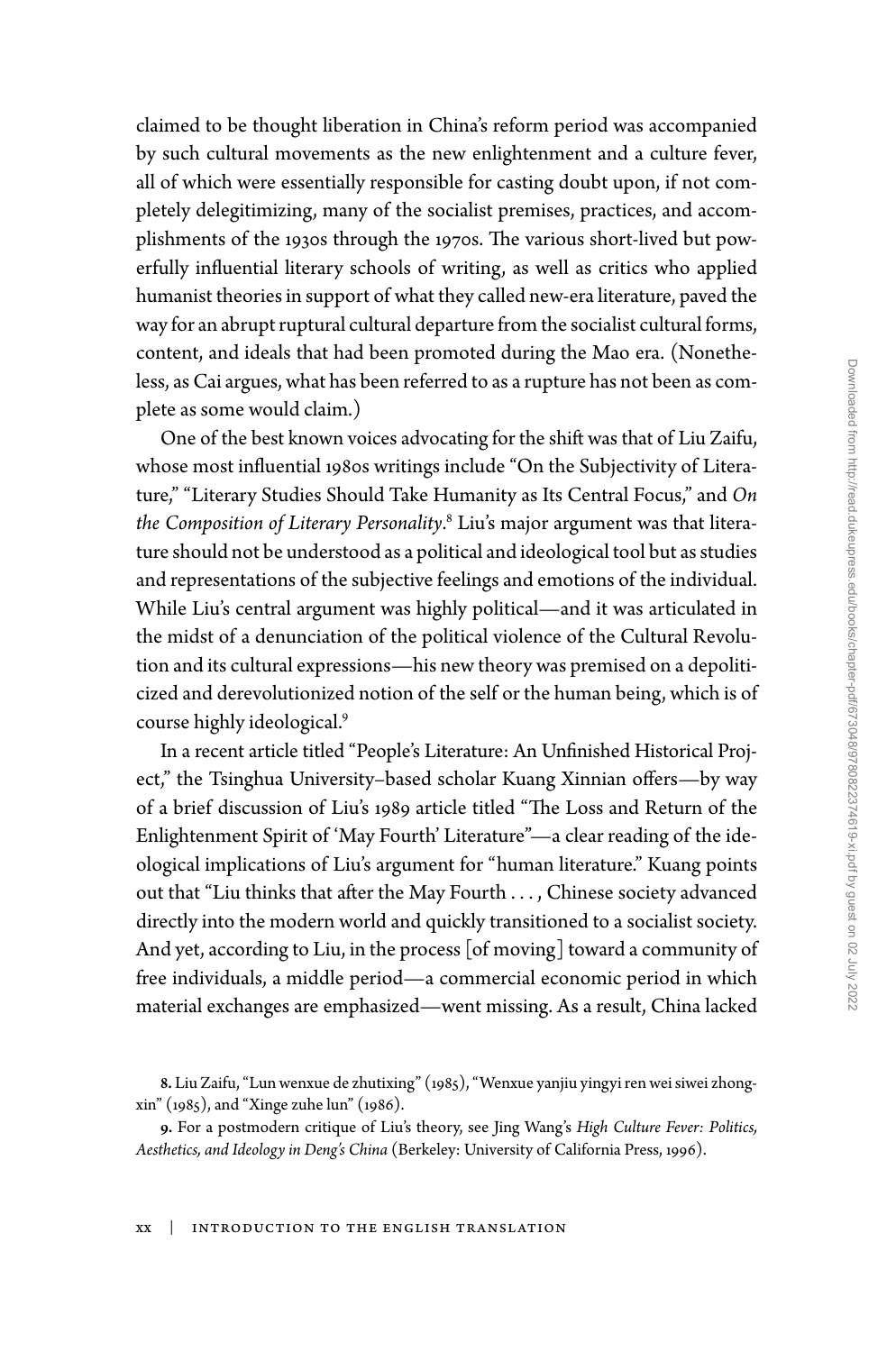a social form that would make human independence possible."10 While actual May Fourth literature (1915– 1927) was in fact more than humanistic and exhibited a potent mixture of urban petit bourgeois and revolutionary political and aesthetic experimentation, the post– Cultural Revolution realignment with the May Fourth New Culture Movement, as demonstrated by the writings of Liu and many others, downplayed the political message of May Fourth literature and reduced its content into a humanistic enlightenment movement.<sup>11</sup> This had the effect of presenting the 1980s return to humanism as a return to the unfinished project of the enlightenment. Such a realignment had the clear (and, in Kuang's view, pernicious) goal of negating the socialist literature that had questioned some of the May Fourth literature's narrower range of subjective voices and concerns; that is, the 1980s reform literature wished to erase and negate the socialist literature that had followed the Yan'an spirit in making efforts to create culture for, of, and by the people (or the massification of literature). The post-Cultural Revolution new enlightenment movement, by evoking its supposedly depoliticized version of the May Fourth spirit, thus managed to overthrow the revolutionary spirit that was already contained in the May Fourth literary scene and that had developed during the period of socialist literature's ascendancy, thereby derevolutionizing cultural forms—including literature—and negating the historical legitimacy of people's literature. What Liu assumed would objectively result from nonsocialist modernization was "a corresponding strong material foundation (a social form in which commodity exchanges are free and competitive)."12 Upon this material foundation, a humanistic literature could grow, according to Liu. Yet, as Kuang argues, "what is essential in all of this development is the quiet and sure arrival of the capitalist market economy beckoned by and along with this discourse."13 In other words, humanistic literature, far from being nonideological, is itself premised upon the arrival and development of capitalism.

10. Kuang Xinnian, "People's Literature: An Unfinished Historical Project in *Debating the Socialist Legacy and Capitalist Globalization in China*, ed. Xueping Zhong and Ban Wang (New York: Palgrave Macmillan, 2014), 269.

11. This type of ideological reduction was taken up by such American scholars as Vera Schwarcz and popularized in US- based China studies. See, for example, Vera Schwarcz's *The Chinese Enlightenment: Intellectuals and the Legacy of the May Fourth Movement of 1919* (Berkeley: University of California Press, 1986).

12. Quoted in Kuang, "People's Literature," 269.

13. Ibid.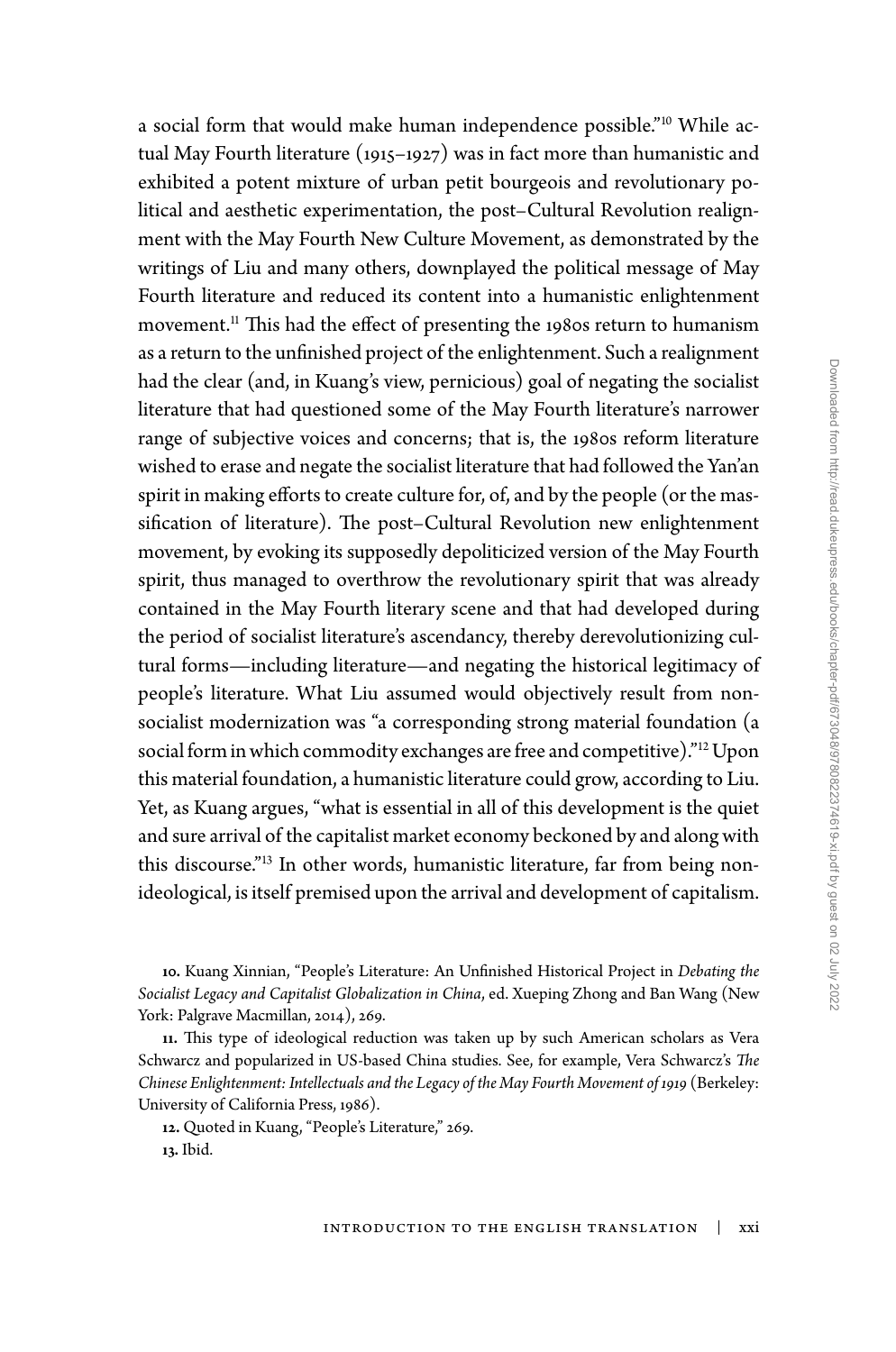In today's China, capitalist development has taught lessons about capitalism, but not in the way that Liu assumed would be the case. One of the lessons is none other than the fact that the modernization and humanistic literature imagined by Liu and others in the 1980s has proven irrelevant in face of the capitalist commercial tidal waves, which in fact have marginalized literature as a cultural form except as hot commodities on the market. Within this context, humanistic literature has also proved itself unable to contend with the development of capitalist social relations and the subalternization of the working people. The rendering of the masses as no longer a revolutionary people and the replacement of them with the depoliticized figure of the human—a cornerstone of the liberal discourse of the 1980s and beyond—has made unsustainable the utopian notion of the human despite its discursive hegemony in the cultural sphere. The marginalization of literature in today's China demonstrates that it is no longer a cultural form that people love, especially when it is not clear who constitutes the people today, who speaks on their behalf, and if and how they can speak for themselves.

This is where we believe Cai's study is particularly significant. In his challenge to liberal discursive hegemony, Cai presents us with a layered reexamination of socialist cultural practices—including the tensions and crises within those practices—that aimed at transforming a society and its people. That is, when Cai revisits the notion of *renmin* (the revolutionary people), he insists both on the humanist nature of the notion and the fact that in the socialist period, the revolutionary struggle for equality was constantly in danger of being hijacked by the newly formed state bureaucracy and the hierarchical impulses within it. *People* (*renmin*), therefore, is and was a concept fraught with impermanence; yet within the socialist cultural imaginary, as Cai's study indicates, this concept—especially as it was linked to "the people as masters of society"—was about the possibility for the weak to resist and transform themselves so as to construct a new society. It was also about the emergence of the "socialist new person," who represented the possibility and the potential of building a society in which economic equality and social dignity were central to the imagination of the present and a better future.

In this sense, Cai's discussion of the notion of *people* and the tensions within the concept echoes Maurice Meisner's musing on the "Yan'an spirit":

The "Yan'an spirit" was in fact largely concerned with spiritual and moral matters and, more specifically, with the kinds of social and ethical values and life orientations once seen as essential to a continuing process of rev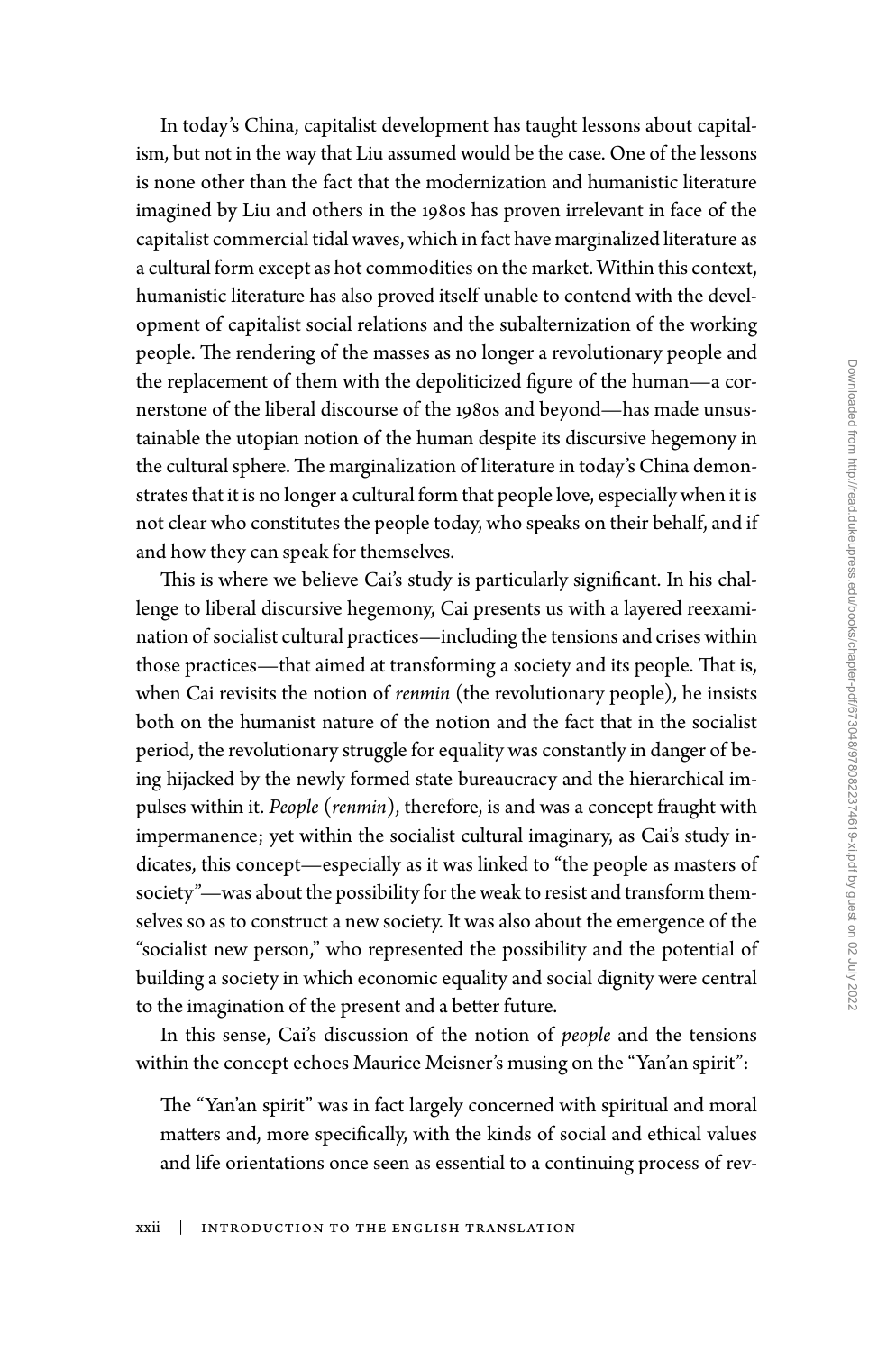olutionary transformation. The values which Maoists derived from the Yan'an era, and which are attributed to that heroic revolutionary past, are essentially ascetic and egalitarian. They are the values of selfless struggle and self- sacrifice on behalf of the people, the values of hard work, diligence, self- denial, frugality, altruism, and self- discipline. . . . In the Maoist view, such values were not only responsible for the revolutionary successes of the past but remained essential to bring about the socialist society of the future<sup>14</sup>

Where Cai differs from Meisner is in Cai's recognition of and emphasis on the dialectics in the "Yan'an spirit" when it comes to a mobilized and liberated people. That is, the literary texts Cai studies prove Meisner's argument that the "Yan'an spirit" would be carried over as the basis for China's socialist construction and cultural imaginary, but Cai's discussion helps break the rigidity in Meisner's evaluation, which is premised on a top- down perspective. Cai's argument lends credence to the importance of the liberation of a people as a force for the revolution and then a major social force for the socialist transformation of the old society and construction of a new social order, a revolutionary legacy that may be longer- lasting than most liberal scholars of today have been willing or able to recognize. Central to the Yan'an spirit and what Cai in this book calls the "mobilization structure" it motivated, in other words, is the attempt at the simultaneous social- cultural—and narrative—transformation and formation of a people. Such a practice was premised on what Cai refers to as "politics of dignity," through which people acquired not only political consciousness but sociopolitical agency as well. That is, they became masters of society. Despite—in fact, probably because of—the idealistic and utopian tendencies in such affiliated cultural imaginaries and practices, the "mobilization structure" functioned as a liberating force for a people, especially those at the lower rungs of society, to join society as fully political and social beings.

At the same time, in his typical dialectical fashion, Cai also critically reflects on the crises that emerged in the socialist cultural imaginary and its practices, crises in part occasioned by the very imaginary and practices themselves. As his discussion throughout the book demonstrates, the construction of the "new socialist person" also produced its negation. This leads to our third area of contextualization.

<sup>14.</sup> Maurice J. Meisner, *Mao's China and After: A History of the People's Republic*, 3rd ed. (New York: Free Press, 1999), 49.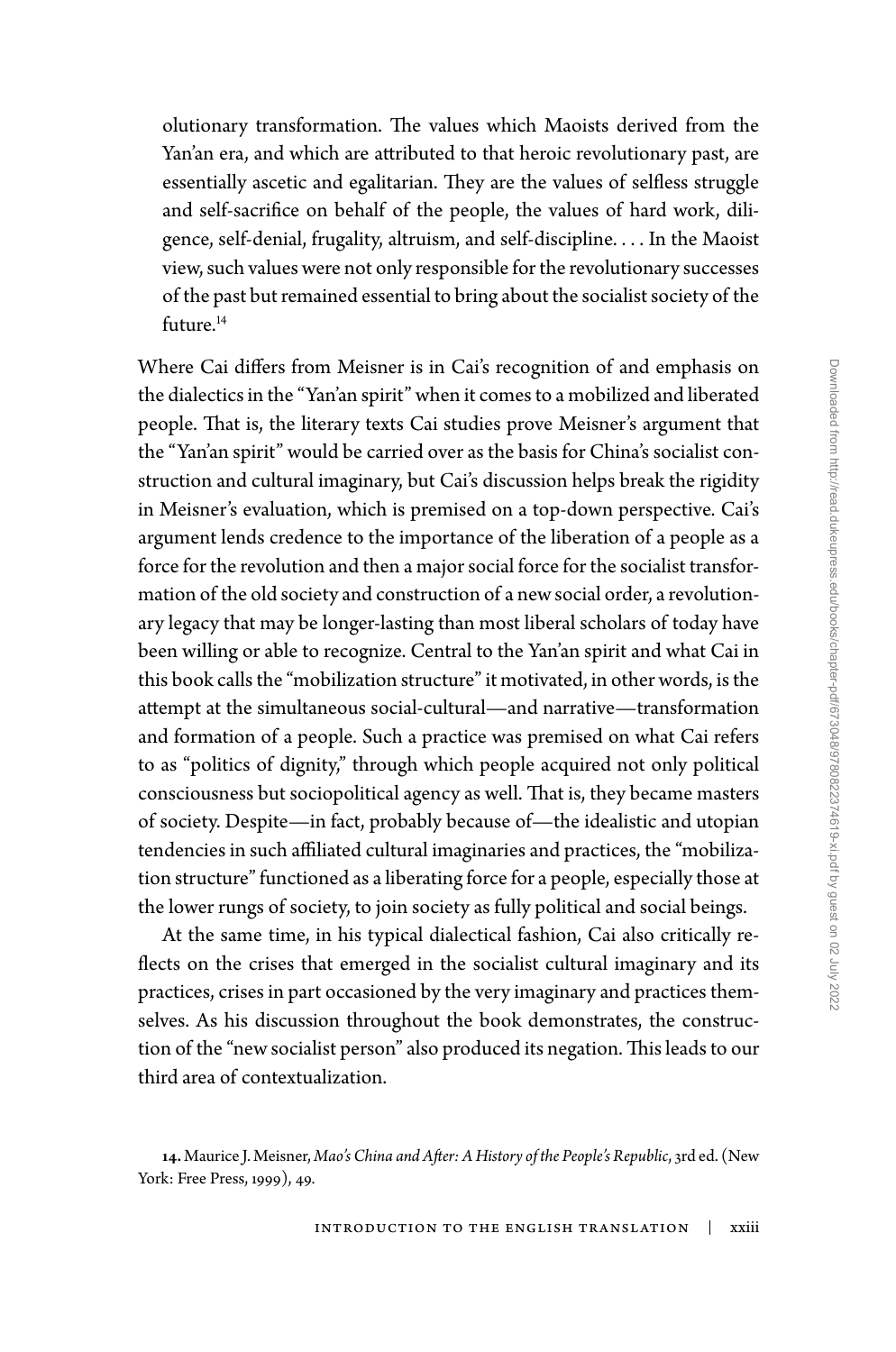#### What Happens Culturally the Day after the Revolution?

Within the Chinese historical context, the day after the revolution was also the beginning of the construction of a socialist nation. What happened culturally, therefore, happened in tandem with what the scholar Lin Chun has called the "socialist transformation" of China. Cai's study of 1950s and 1960s Chinese literature against the backdrop and as a contemporaneous narrative construction of the multilevel political, socioeconomic, and sociocultural lifeworlds of China's transformation restores a good deal of complexity to the cultural spheres. As Cai shows, each level of transformation was closely related to the others, giving rise not only to possibilities but often also to tensions and crises. Recognizing the uniqueness and also the dialectical domestic and international historical filiations of the literature of China's socialism forces Cai to grapple not only with the legacy of the revolution itself, as a newly narrativized historical form, but also with the social and cultural aporia contained within this narrative process.

Politically, in his discussion of the "mobilization structure," the notion of the people is divided into three categories: the masses, the cadres, and the intellectuals. What Cai reveals in his discussion of these three categories are the representations of the new type of village- level leaders who are not cadres in a bureaucratic or a hierarchical sense, peasants in a traditional sense, or intellectuals in terms of an educated urban elite. These leaders thus embody the ideal of the "new socialist person" that the mobilization- remolding movement wished to create. By grafting certain traditional or extant cultural forms onto the new socialist literary practices, these new local-level leaders could become narrators of a new socialist history in the making. Yet these new leaders (and the cultural forms from which they emerged) always were tinged with nonsocialist aspects. The challenge was to transform them adequately so that they were still recognizable and yet also new. This challenge also constituted a crisis for the literary production of new leaders.

In Cai's reading, the portrayals of new cadres—those progressive individuals who are peasants, instead of intellectuals—who emerged with such mass mobilization movements as land reform and the cooperativization in the 1950s are suffused with a moral and ethical ideal deriving from earlier literary, cultural, and social types that now also embodied the literary ideal of the "socialist new person." This moral and ethical ideal person—most typically depicted as a local villager—was someone with a politically progressive and socially forward- looking attitude and a free spirit who was willing to chal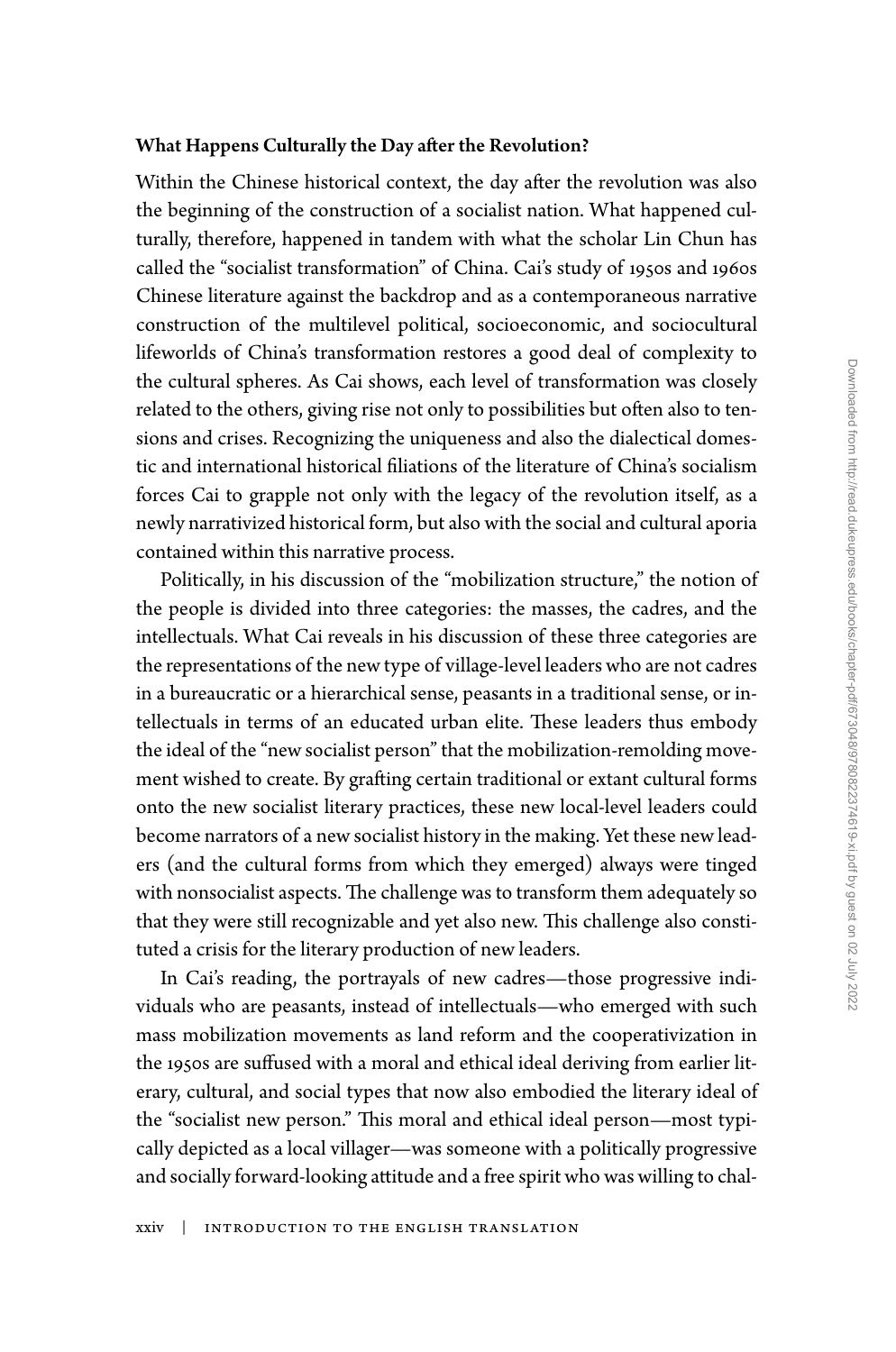lenge old thoughts and tradition, even while his (and, rarely, her) ethics and morality gave voice to village traditions. Thus, as Cai points out, many of the moral and ethical ideals were local in their origins, and it was the political context of the socialist mobilization and transformation that breathed new life and meaning into those local values. In other words, the local was generalized. Writers such as Zhao Shuli, Zhou Libo, and Liu Qing were some of the literary practitioners and theorists who demonstrated a deep understanding of both the political need to mobilize and the cultural complexities involved in the mobilization practices.

At the level of socioeconomics, recognizing the question of what happens the day after the revolution is in effect recognizing a concern with specific visions, policies, and organizations of economic, social, and cultural life. In this regard, Cai focuses his discussion on well- known literary works that deal with land reform and the cooperativization movement or with industrial development in urban centers from the early 1950s through the mid-1960s. These works are socialist in that they represent peasants and workers as major protagonists. But Cai pushes the discussion further by uncovering the extent to which socialism on the economic level was filled with tension and the mobilization of people at times suffered from setbacks and pushbacks due to a range of factors internal to the transformations themselves. Still, Cai's analysis indicates that the socialist transformation and its associated literary forms could not have been possible without efforts to establish socialist economic relations. Without the latter, the former would have been entirely groundless, as was shown in the post-Cultural Revolution retreat from the Maoist socialist economic structure and practices and the defeat of such literary practices. Cai's discussions of the narration of labor and the working class as the new national subject and the long-neglected subject of history reveal at the same time a sophisticated modern socialist imaginary (based on structural changes in economic organizations, policies, and practices) and its powerful socialcultural literary instantiation. The constant difficulties posed by forces that resisted socialist transformation are likewise given their due.

These latter tensions are where Cai's study finds both the lifeworld possibilities and the everyday difficulties encountered in the course of socialist transformation. That is, as Cai demonstrates, the very point of transformation was quotidian: it was not merely abstract or beyond the arena of everyday life. As soon as large- scale policies and revolutionary mobilizations were brought to the narrative level of everyday life, problems and potentials emerged. As Cai foregrounds, the specific genre of strange tales of revolutionary heroes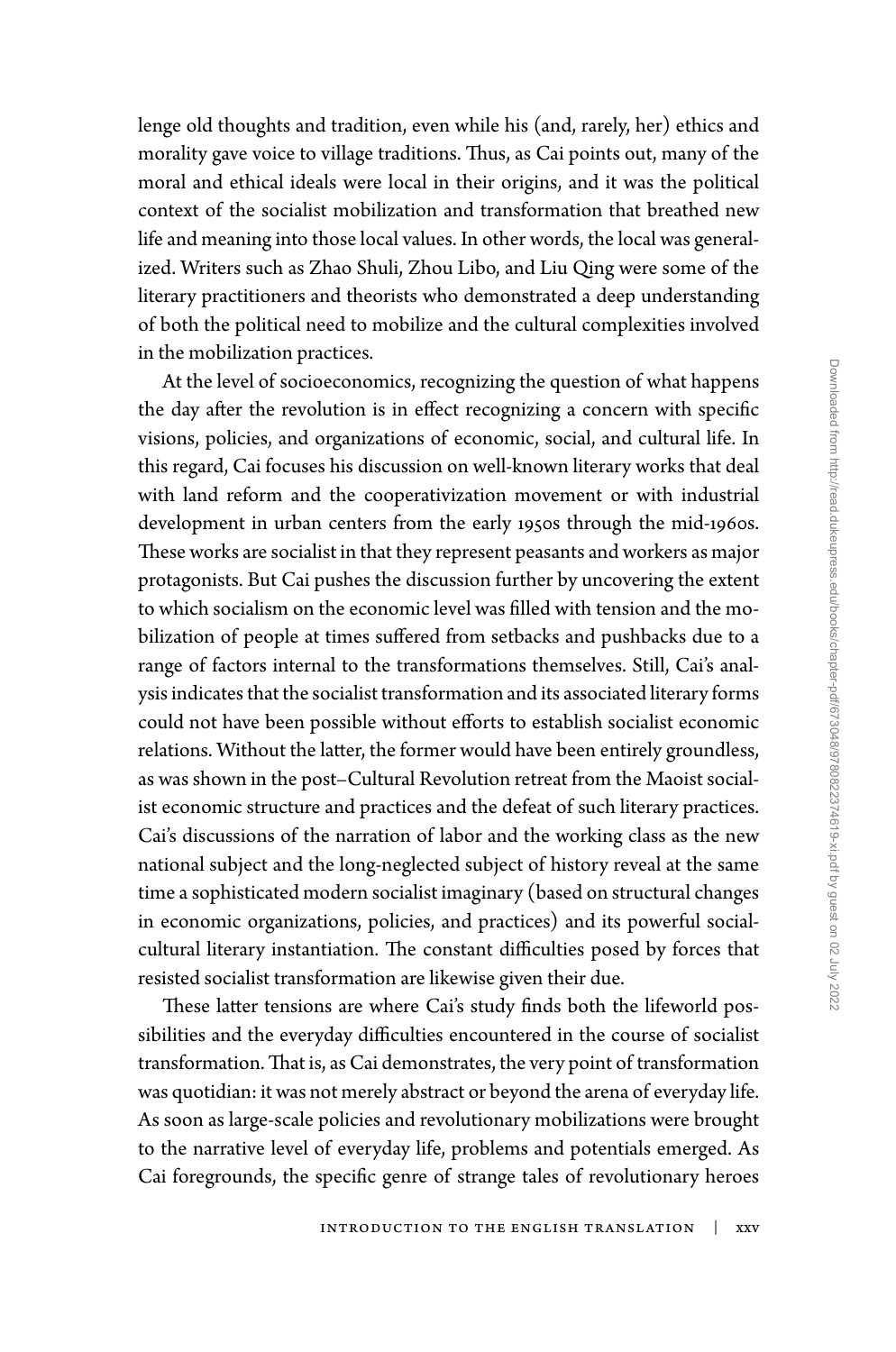demonstrates the extent to which socialist literature relied on a mythification of revolutionary heroes, a mythification that was derived from certain earlier oral storytelling forms. In this genre, such lifeworld issues as love, sexuality, and desire were treated in a "transcendental" fashion to promote the revolutionary spirit in the context of the day after the revolution. But Cai also examines the contradictions emerging from within the impulse to continuous revolution, contradictions that produced their own desires and forces opposed to socialist transformation. In close readings of classical texts of contemporary literature—which is what Cai calls modern socialist literature such as novels, short stories, plays, and films, Cai reveals what he refers to as the deterritorializing desires manifested in the representations of negative characters. He argues for the need to better understand such countercultural tendencies within the socialist context, and he does so based on his desire to search for ways that socialist literature attempted to overcome crises in socialism at the quotidian, cultural, social, and economic levels. This attempt, as he shows, was not successful, yet it is notable for its aesthetic, historical, and cultural innovativeness and vitality.

### Concluding Remarks

We would like to end with an elaboration on this last point. As Cai makes clear, anyone who studies Chinese socialism and its culture must directly address antisocialist ideological challenges on the one hand, and examine the shortcomings, mistakes, and disasters in socialist China on the other hand. Citing in his introduction the early literary scholar Chen Yinque's notion of "understanding- based sympathy," Cai argues that " 'understanding- based sympathy' is premised on the establishment of a particular kind of attitude toward history.... This attitude is both scholarly and political, for-at least with regard to contemporary Chinese history—there is no transcendent or pure scholarship. A historical attitude here must direct its attention to the problematics (*mingti*) of the 'resistance of the weak,' an issue that is both historically specific and theoretically challenging."

Cai does not evoke the "resistance of the weak" merely in a nationalist sense. "The weak" here refers primarily to the laboring people—the proletariat (including the peasantry)—who suffered the consequences of China's weakness at the hands of foreign imperialist aggressions and encroachment. Here, Cai echoes Lin Chun's point about the distinctiveness of the Chinese revolutionary formation, in which intellectuals as a social class were consi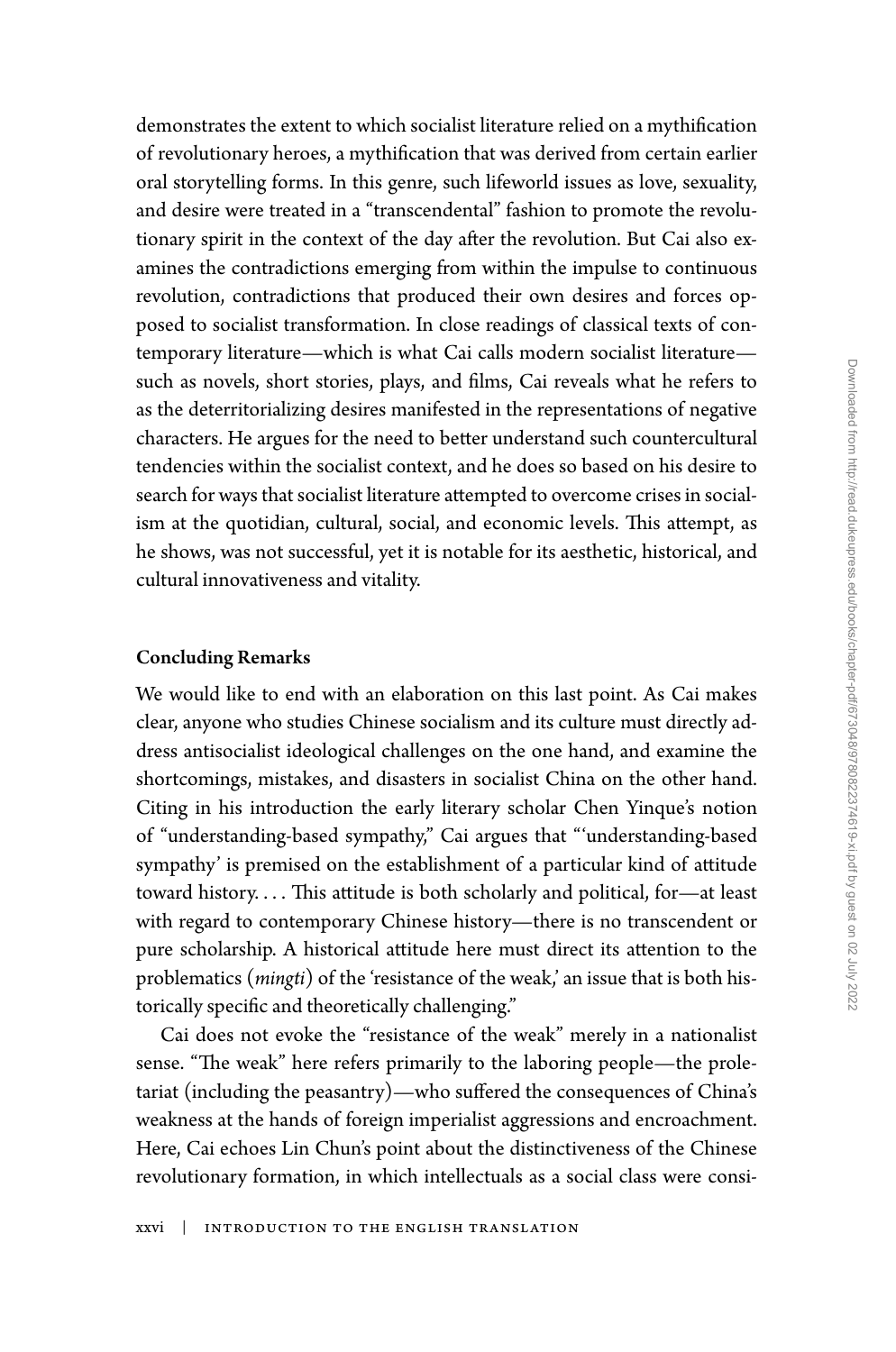tutively organic to the working class. As Lin observes, "after all, the rise of the social was not brought about by a burgeoning bourgeoisie, as in Europe, but rather by a peasant revolution led by communist intellectuals."<sup>15</sup> And, as Cai argues:

Modernizing was the major goal of the revolution, to be carried out in political, economic, and cultural terms. Indeed, in contemporary [that is, socialist] Chinese literature, traces of modernity existed in the social form shaped by heavy industry in the modern organizational model of the nation- state, as well as in cultural expressions of radical pursuits for personal and individual freedom. Even at moments of radical debate on the form of literature, there continued to exist in-depth depictions of individual characters' inner thoughts or feelings. That was the case regardless of whether, in contemporary Chinese literature, such depictions took the form of a "socialist new person" or a "typical character in a typical environment."

In other words, the socialist cultural imaginary—informed by revolution and modernity—should be understood as both profoundly modern and uniquely Chinese due to its historical conditions. This basic understanding is the foundation for Cai's critical and dialectical exploration of literary works produced during the Mao era.

Central to Cai's study, then, is a consideration of how Chinese socialism was constructed culturally—that is, through narrative—in the context of what he calls the "after-the-revolution" (*geming hou*),<sup>16</sup> and how this cultural production struggled to sustain itself in the face of a range of international and domestic challenges. Cai notes that he "interpret[s] Chinese socialism as a historical process filled both with tensions of self-negation and impulses for continuous revolution." And the corresponding literary narratives address a wide range of questions central to China's revolutionary modernity. Those questions include why mobilization was key to after- the- revolution cultural reconstruction; how to understand the forms and structure of the mobilization; why certain traditional forms were retained and enlisted in modern so-

15. Lin Chun, *The Transformation of Chinese Socialism* (Durham, NC: Duke University Press 2006), 219. For Lin's further discussion on the issue of class in China, see her "The Language of Class in China," in *Transforming Classes: Socialist Register 2015*, ed. Leo Panitch and Gregory Albo (London: Merlin, 2014), 24-53.

16. We should point out that *after- the- revolution* is counterposed to and used along with *postrevolution*. *Postrevolution* treats the revolution as an event that ended in 1949; *after- the- revolution* makes clear that the work of the revolution begins after the seizure of state power in 1949. See Cai's introduction for more discussion on his usage.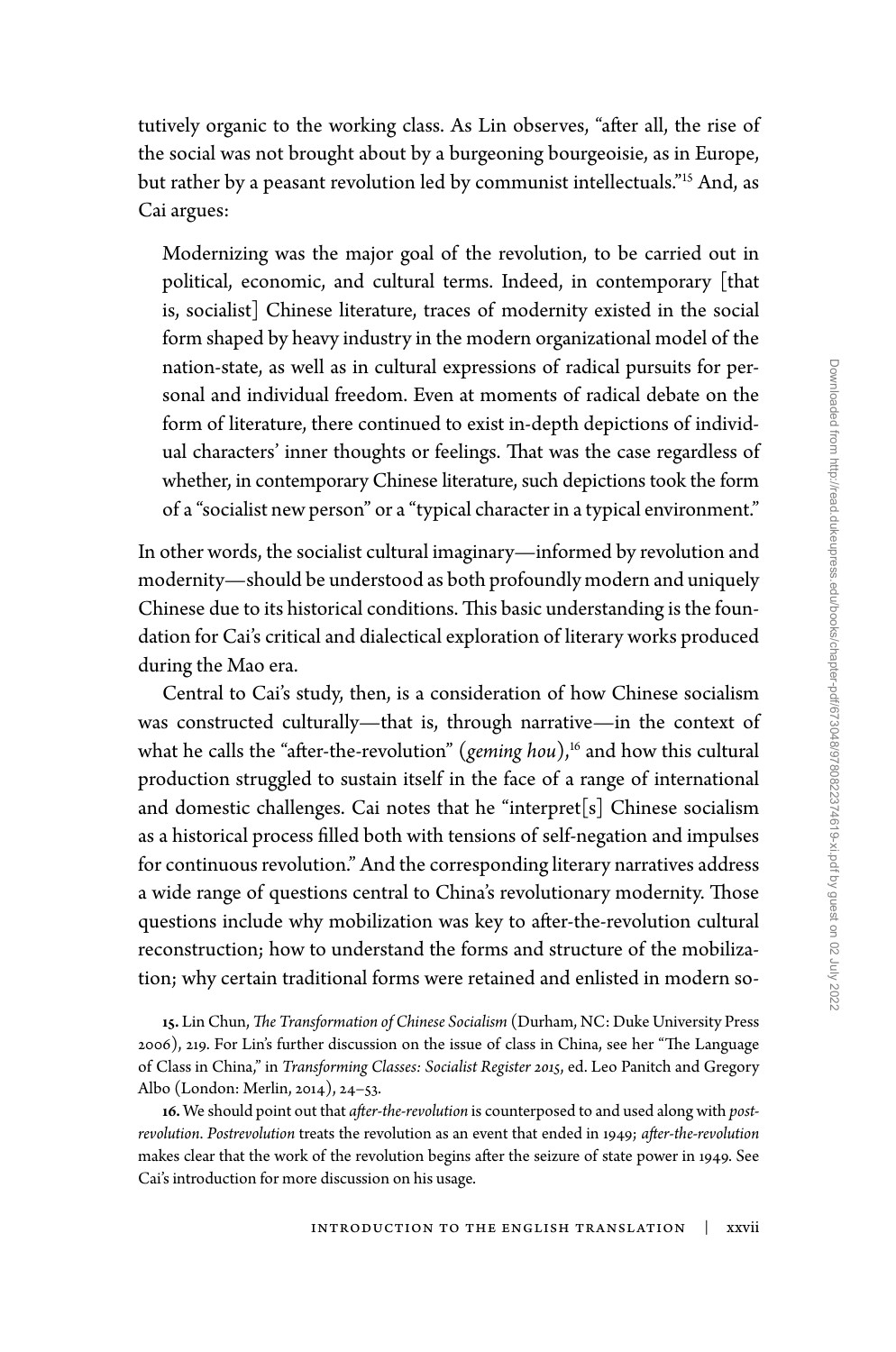cialist literature; how all of this helps explain the social- cultural characteristics of the Chinese revolution; what crises the practices of socialist culture generated; and how to understand the efforts, and their failure, to overcome the crises.

Thus Cai identifies the relationship between the multiplicity of narratives and revolution and the concept of revolution as multiple possible narratives, while exploring the tensions this relationship manifests and represents. The dual aspects of the people as both the agent and object of change inevitably informed and shaped various narrative forms—short stories, novels, plays, films—and the ways in which they were narrated. If the struggles for the success of the revolution were transformative, so were the establishment and construction of socialism, which was the goal of the revolution. But the transformations would prove even more challenging and difficult than the revolution itself. Cai's clear- eyed examinations of the various tensions manifested in modern socialist literature present us with a study based on a principled stance in favor of taking socialist revolution seriously and a willingness to critically explore the key question of what happens the day after the revolution.

Cai ends with the ways in which the Cultural Revolution both created a liberatory potential but also resubordinated everyone to other kinds of demands. In his summer 2013 interview with us, he said:

The socialist period was about desires: how, in a relatively closed environment, to create desires that were both "healthy" and political? This closed environment made for a hothouse situation: once everything was opened up, there was no resistance to anything. Socialism before 1949 was about the creation of desires; after 1949, desire was gradually erased from the equa tion: this became a real problem. How to beckon to the young, [how to present] the everyday life aspects of desire and happiness as an embodied issue? This is where the Cultural Revolution felt like a liberation from the obedience and the lack of desire inherent in socialism.

However, the violence of the Cultural Revolution ultimately betrayed its utopian premises, and the scars that resulted led intellectuals in the 1980s to a fullscale reevaluation of socialism and, by the 1990s, to a wholesale repudiation of it. Today, by taking seriously and studying the modern socialist literature of the first seventeen years, a vital component part of what he calls contemporary literature, we can hope—as Cai mentioned to us—to be seen as advocating not a restoration of the past, but rather an understanding of its promises and legacies for our times. That is, as Cai said to us, "socialism requires narra